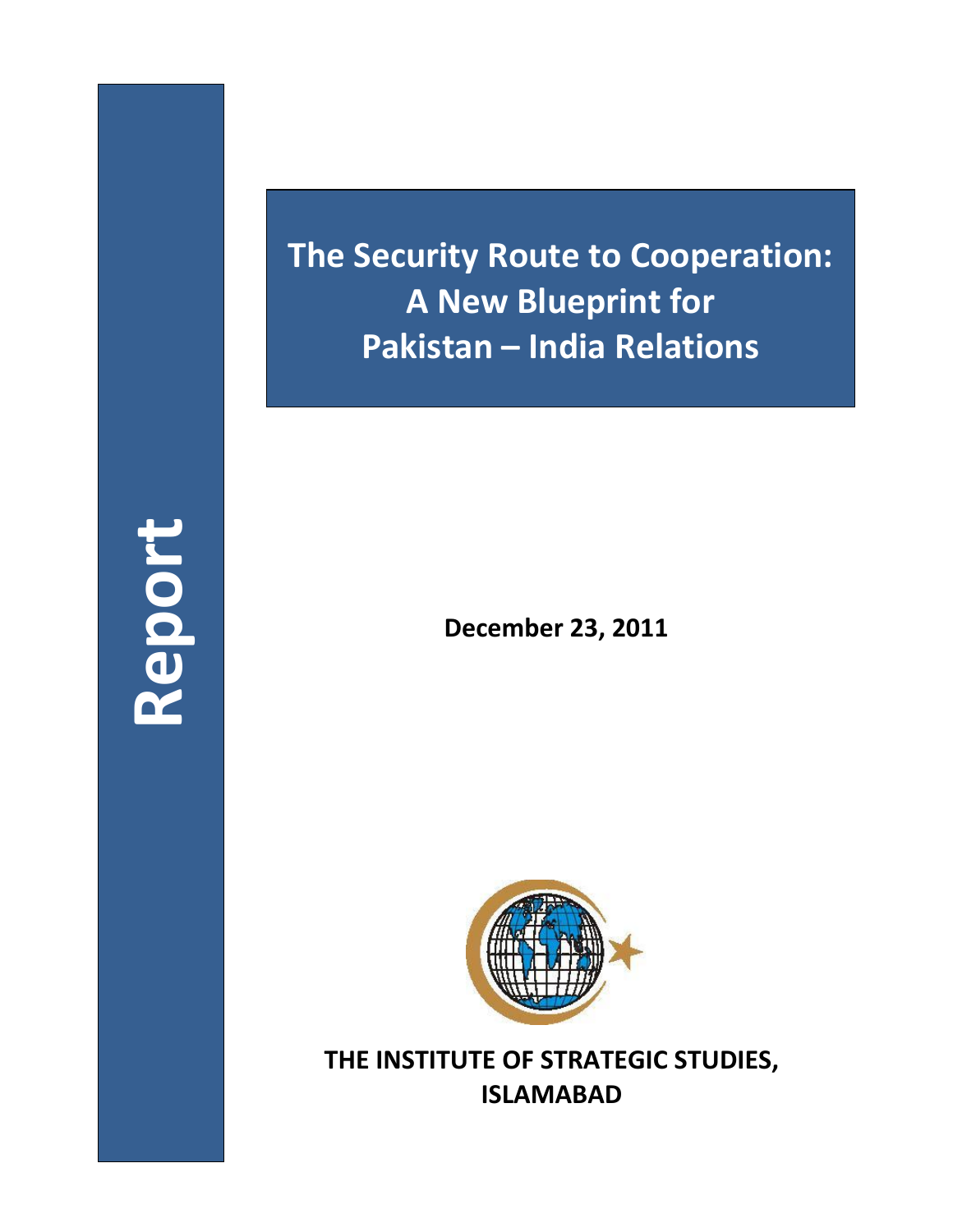## **The Security Route to Cooperation: A New Blueprint for Pakistan-India Relations**

The Institute of Strategic Studies, Islamabad (ISSI) organised a public talk under its Distinguished Lecture Series on *"The Security Route to Cooperation: A New Blueprint for Pakistan-India Relations"* on December 23, 2011. The speaker, Dr Shireen M. Mazari, in addition to being a prominent political personality, scholar and analyst, is also former Director General ISSI. In his welcome remarks, Director General ISSI, Ambassador (Retd) Ashraf Jehangir Qazi, highlighted the importance of the topic and said that maintaining good relations with India is in the vital interest of Pakistan. Although Pakistan is going through difficult times and is faced with multiple problems, this particular problem continues to need special attention.

Speaking at the occasion, Dr. Mazari said that the Pakistan-India peace process continues to be stalled despite growing recognition that peace and regional cooperation are in the long term interest of the people of the region. Track Two dialogues continue to focus on people-to-people contacts as a means to moving forward but unfortunately, real conflicts that exist between Pakistan and India cannot be resolved simply through this methodology. Media initiatives such as 'Aman Ki Asha' reach out to people across borders but do not offer substantive solutions to the real conflicts.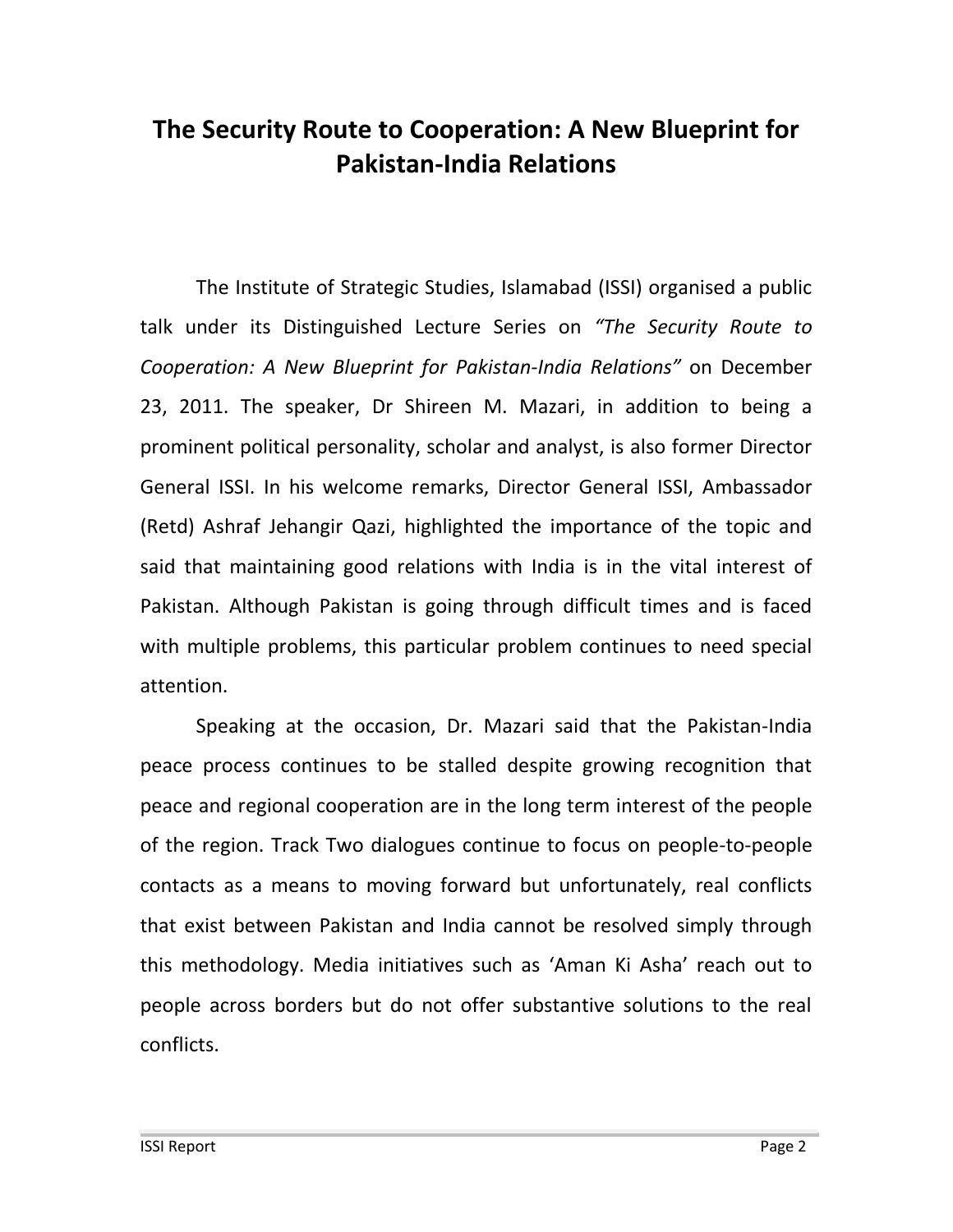She said that many foreign analysts cite the EU model for Pakistan and India but there is a need to understand the origins of the EU in order to proceed in similar fashion. The underlying message from that model is that for effective and long-term peace and cooperation, Pakistan and India will have to move forward first on the sensitive security and contentious issues.

She also spoke about the model of the Good Friday Agreement between the British and Irish governments, and between them and eight political parties. With the help of these two models, the speaker put forward her recommendations to the Security Route to Cooperation between Pakistan and India. She said that there has to be a breaking of the logjam on Kashmir. The indigenous nature of the struggle in Kashmir cannot be denied. In this regard, she also mentioned a conference that was held in New Delhi where some political parties along with some NGOs for the first time supported the Kashimiris right to self determination. Dr. Mazari further pointed out that in the context of Kashmir, the Good Friday Agreement becomes very relevant as it recognises the right of the people to choose their own future through a referendum. The binding clause is for both states involved to not only accept the result of such a referendum but also allow the people the choice of periodic referendums in case they change their minds.

Dr. Mazari further proposed CBMs in the sensitive security issues areas especially those in the nuclear field. She viewed joint nuclear power generation between Pakistan and India as one of the most important routes to security cooperation as both the countries are overt nuclear powers and are energy deficient. She also made a strong pitch for some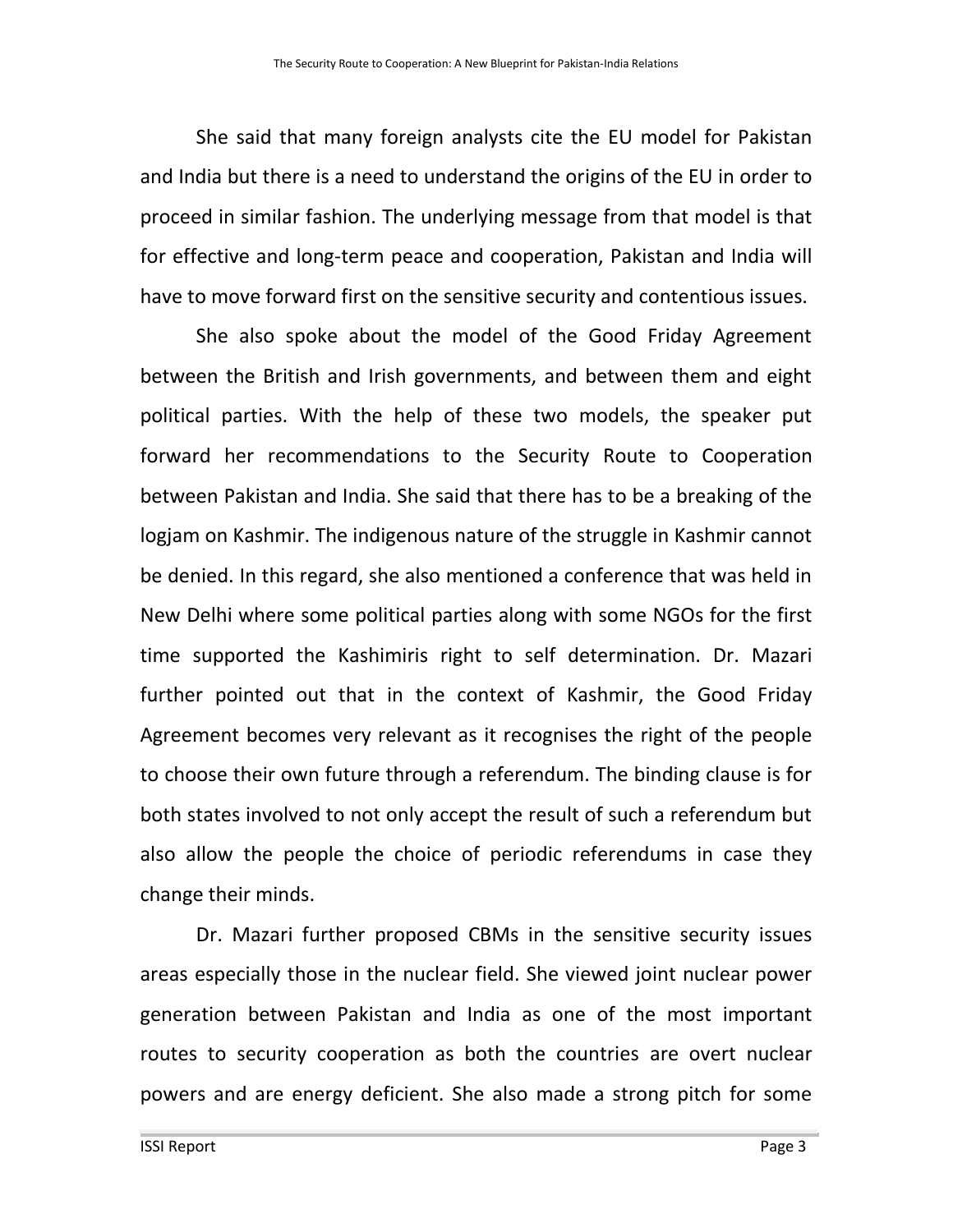kind of an agreement on nuclear restraint and also called for the list of nuclear facilities that both countries exchange at the end of every year to be expanded.

The presentation was followed by a vibrant question and answer session where a number of guests raised issues that plague the relationship between these two neighbours. One member of the audience expressed his desire to know the views of the speaker on three issues i.e. the four point formula presented by former President Gen. Pervaiz Musharraf on Kashmir, the Indian proposal of hydel power generation sharing between India and Pakistan, and finally the status of the proposed No War Pact between the two countries. Another guest raised the issue of "Third Option" in the resolution of the Kashmir issue. It was also said that the security route to improve the relations between India and Pakistan has been pursued for 60 years and has ended nowhere. Therefore, perhaps it would be advisable for both the countries to take social welfare route.

Dr. Mazari replied that she did not endorse President Musharraf's four point formula. In her opinion, the formula was unthought-of and the Foreign Office faced difficulties in rationalising it. She insisted that Pakistan has not presented any fresh idea to resolve the Kashmir issue and some work should be done to put forward new ideas based on "Good Friday Agreement". She said that if Kashmiris want to opt for the third option, Pakistan should not in any way resist that. No one knows what they actually want because no one has given them an opportunity to speak but one thing is confirmed that they do not wish to remain with India. On the issue of "No War Pact" between India and Pakistan, she said that it was a political move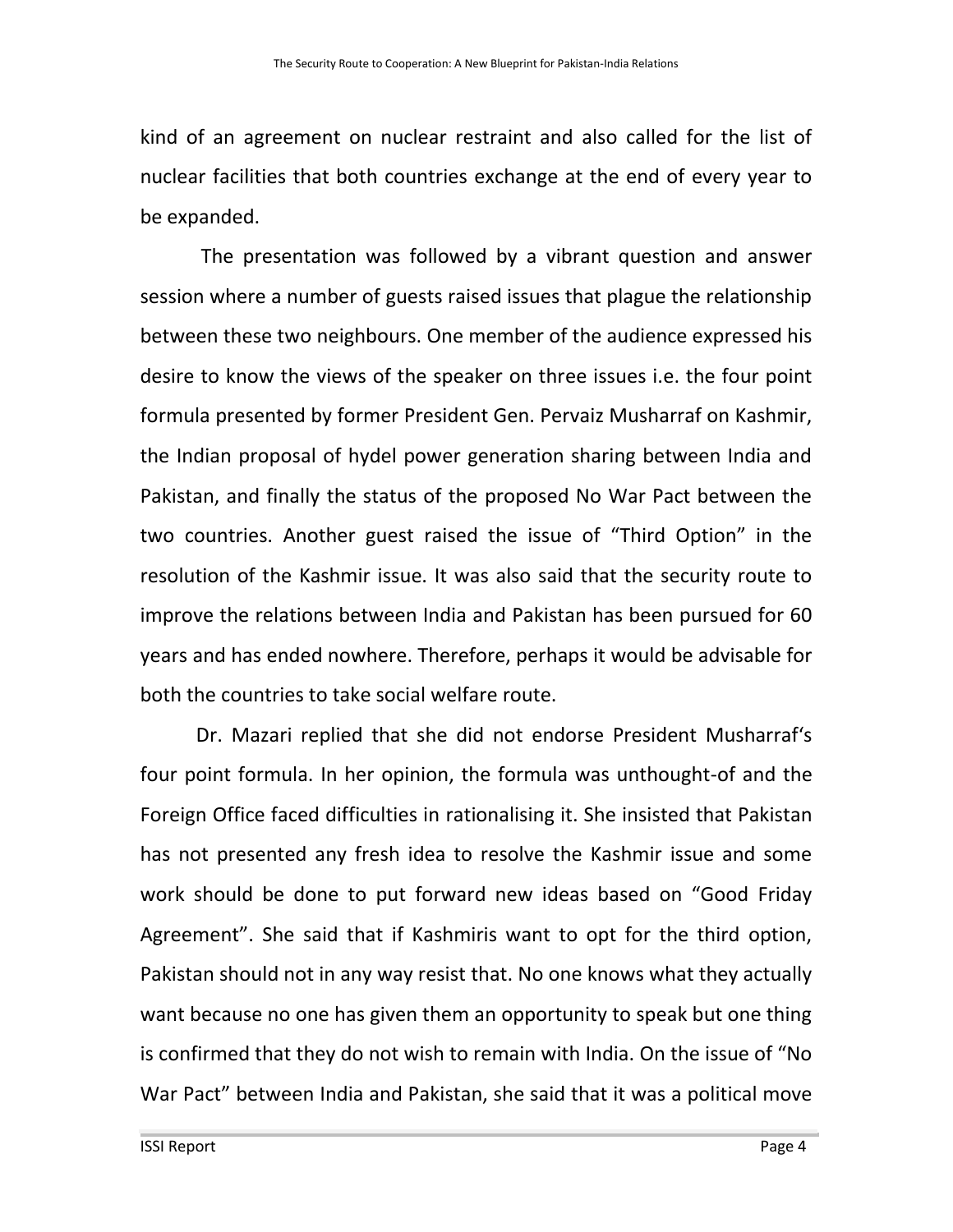by late President Gen. Zia-ul-Haque but since then, nothing has been heard of it. Conventional war is no more an option but low intensity conflict could be the mode of conflict in future. She said that latest initiatives like "Aman Ki Asha" proves that social welfare route would not yield any results unless sensitive issues are properly dealt. Moreover, the proposal of joint hydel power generation cannot be realistic unless India abides by the rules of Indus Water Treaty.

A comment was made from the audience that Pakistan does not have separate nuclear power reactors and will have to separate its military and civilian nuclear reactors before making any move towards joint civil nuclear generation with India. The guest further added that India could not cooperate with Nepal and Bhutan, both of which are client states in hydel power generation. How then can Pakistan expect Indian cooperation in this regard? Another guest mentioned that India was very excited by the four point formula presented by President Musharaf. Was it a deliberate act on the part of former President to put forward ideas that suited India? Dr. Mazari disagreed with this notion and said that probably the formula was not properly thought of. She said that even if Pakistan has to separate its civil and military nuclear reactors it should be done without any hesitation.

A question was raised regarding the prospects of cooperation on non-traditional security issues. Dr. Mazari responded that some efforts were made to cooperate on non-traditional security issues like terrorism but unfortunately, that initiative has also not worked.

A comment was also made that if Pakistan decides to enter into negotiations to settle the Kashmir issue, it would be doing so from a